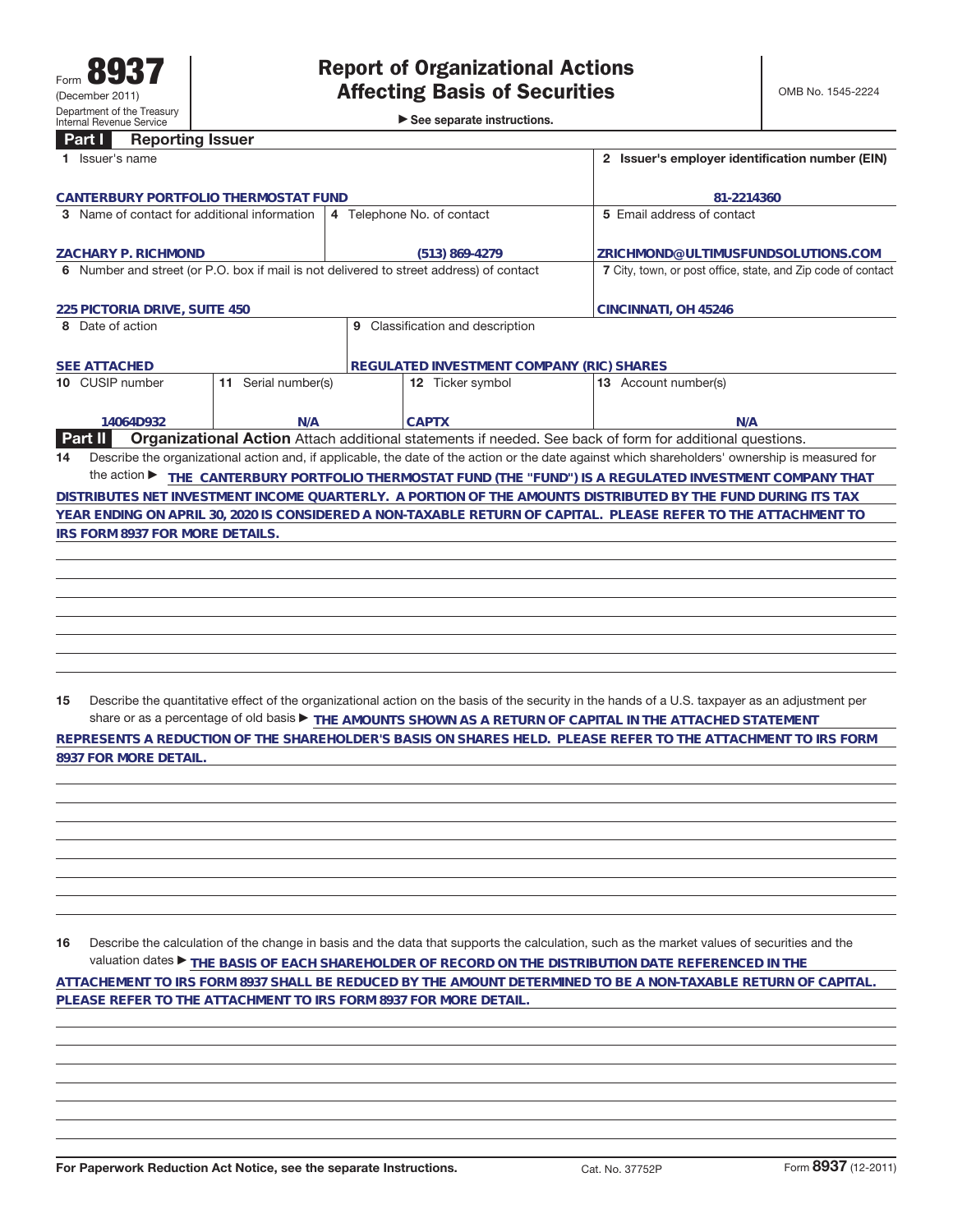| Form 8937 (Rev. 12-2011) |  |  |
|--------------------------|--|--|
|--------------------------|--|--|

|                     | Form 8937 (Rev. 12-2011)                                                                                                                                                                                                     | Page 2                                                                                                                                               |
|---------------------|------------------------------------------------------------------------------------------------------------------------------------------------------------------------------------------------------------------------------|------------------------------------------------------------------------------------------------------------------------------------------------------|
| <b>Part II</b>      | <b>Organizational Action (continued)</b>                                                                                                                                                                                     |                                                                                                                                                      |
| 17<br>316.          | List the applicable Internal Revenue Code section(s) and subsection(s) upon which the tax treatment is based ▶                                                                                                               | <b>IRC SECTIONS 301 AND</b>                                                                                                                          |
|                     |                                                                                                                                                                                                                              |                                                                                                                                                      |
|                     |                                                                                                                                                                                                                              |                                                                                                                                                      |
|                     |                                                                                                                                                                                                                              |                                                                                                                                                      |
|                     |                                                                                                                                                                                                                              |                                                                                                                                                      |
|                     |                                                                                                                                                                                                                              |                                                                                                                                                      |
|                     |                                                                                                                                                                                                                              |                                                                                                                                                      |
|                     |                                                                                                                                                                                                                              |                                                                                                                                                      |
|                     |                                                                                                                                                                                                                              |                                                                                                                                                      |
|                     |                                                                                                                                                                                                                              |                                                                                                                                                      |
| 18                  | Can any resulting loss be recognized? ▶ A LOSS WOULD NOT BE RECOGNIZED AS PART OF THE DISTRIBUTION. THE BASIS OF<br>EACH SHAREHOLDER OF RECORD WOULD NEED TO BE ADJUSTED BY THE AMOUNT OF THE DISTRIBUTION THAT WOULD AFFECT |                                                                                                                                                      |
|                     | REALIZED GAIN OR LOSS RECOGNIZED ON THE DISPOSITION OF FUND SHARES.                                                                                                                                                          |                                                                                                                                                      |
|                     |                                                                                                                                                                                                                              |                                                                                                                                                      |
|                     |                                                                                                                                                                                                                              |                                                                                                                                                      |
|                     |                                                                                                                                                                                                                              |                                                                                                                                                      |
|                     |                                                                                                                                                                                                                              |                                                                                                                                                      |
|                     |                                                                                                                                                                                                                              |                                                                                                                                                      |
|                     |                                                                                                                                                                                                                              |                                                                                                                                                      |
|                     |                                                                                                                                                                                                                              |                                                                                                                                                      |
|                     |                                                                                                                                                                                                                              |                                                                                                                                                      |
| 19                  | Provide any other information necessary to implement the adjustment, such as the reportable tax year ▶ THE AMOUNTS AS REPORTED<br>ABOVE ARE REPORTABLE FOR THE 2020 TAX YEAR.                                                |                                                                                                                                                      |
|                     |                                                                                                                                                                                                                              |                                                                                                                                                      |
|                     |                                                                                                                                                                                                                              |                                                                                                                                                      |
|                     |                                                                                                                                                                                                                              |                                                                                                                                                      |
|                     |                                                                                                                                                                                                                              |                                                                                                                                                      |
|                     |                                                                                                                                                                                                                              |                                                                                                                                                      |
|                     |                                                                                                                                                                                                                              |                                                                                                                                                      |
|                     |                                                                                                                                                                                                                              |                                                                                                                                                      |
|                     |                                                                                                                                                                                                                              |                                                                                                                                                      |
|                     | Under penalties of perjury, I declare that I have examined this return, including accompanying schedules and statements, and to the best of my knowledge and                                                                 |                                                                                                                                                      |
|                     | belief, it is true, correct, and complete. Declaration of preparer (other than officer) is based on all information of which preparer has any knowledge.                                                                     |                                                                                                                                                      |
| Sign<br><b>Here</b> |                                                                                                                                                                                                                              | Date $\blacktriangleright$<br><u> 1989 - Johann Stoff, deutscher Stoffen und der Stoffen und der Stoffen und der Stoffen und der Stoffen und der</u> |
|                     |                                                                                                                                                                                                                              |                                                                                                                                                      |
|                     | Print your name                                                                                                                                                                                                              | Title ▶                                                                                                                                              |

|                                                                                                                                   |  | Title $\blacktriangleright$<br>Print your name $\blacktriangleright$ |                                    |      |                                                          |  |
|-----------------------------------------------------------------------------------------------------------------------------------|--|----------------------------------------------------------------------|------------------------------------|------|----------------------------------------------------------|--|
| <b>Paid</b><br><b>Preparer</b><br>Use Only                                                                                        |  | Print/Type preparer's name                                           | Preparer's signature               | Date | $ $ Check $\Box$ if $ $ <sup>PTIN</sup><br>self-employed |  |
|                                                                                                                                   |  | Firm's name $\blacktriangleright$                                    | Firm's $EIN$ $\blacktriangleright$ |      |                                                          |  |
|                                                                                                                                   |  | Firm's address $\blacktriangleright$                                 | Phone no.                          |      |                                                          |  |
| Send Form 8937 (including accompanying statements) to: Department of the Treasury, Internal Revenue Service, Ogden, UT 84201-0054 |  |                                                                      |                                    |      |                                                          |  |